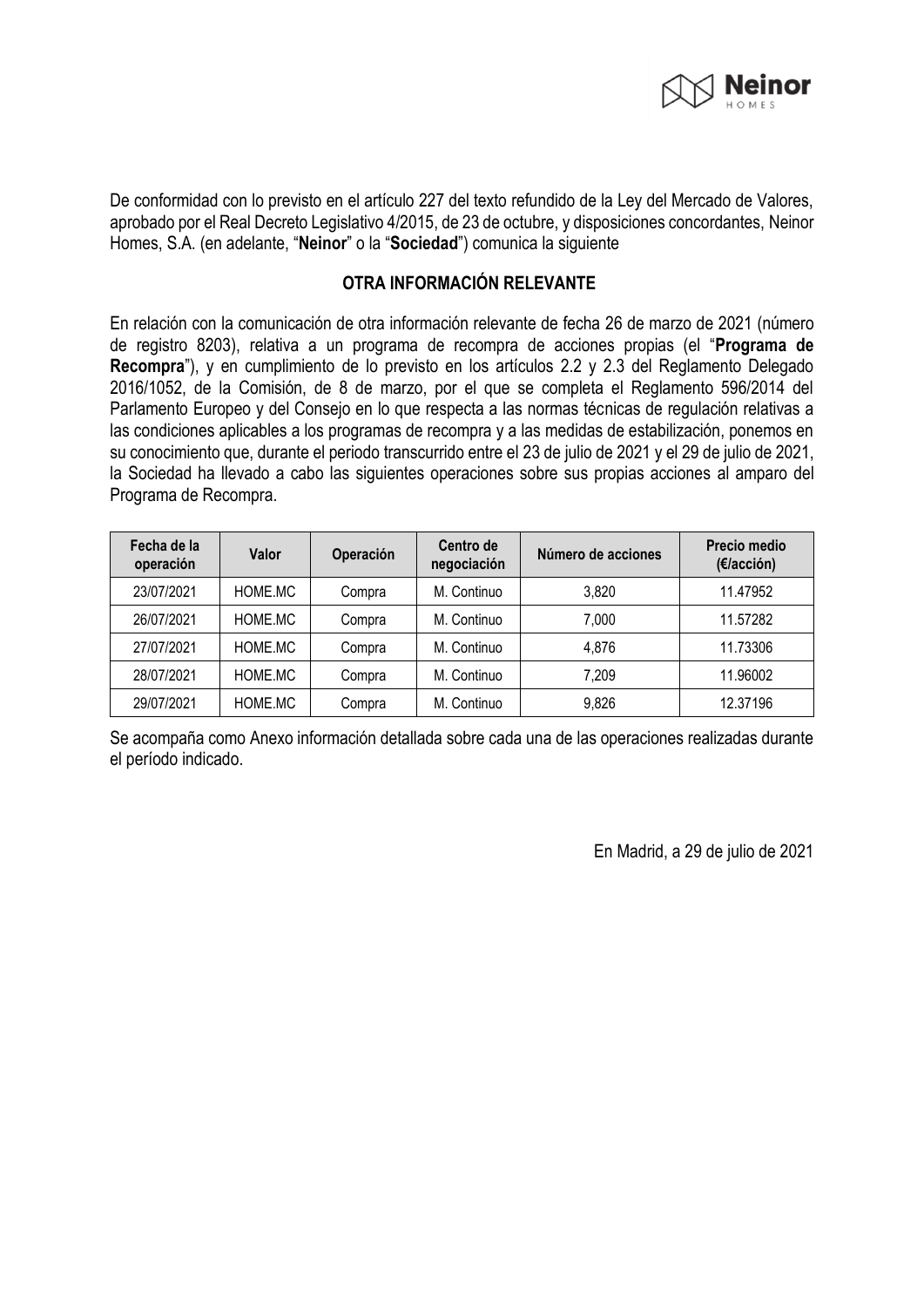

## **ANEXO**

Detalle de las operaciones de compra de acciones propias realizadas durante el periodo transcurrido entre el 23 de julio de 2021 y el 29 de julio de 2021

| Date of the<br>transaction | <b>Security</b> | <b>Transaction</b> | <b>Trading</b><br>venue | <b>Amount of</b><br>shares | <b>Price</b><br>(€/share) | <b>Broker</b>                            |
|----------------------------|-----------------|--------------------|-------------------------|----------------------------|---------------------------|------------------------------------------|
| 23/07/2021                 | HOME.MC         | Purchase           | Continuous<br>Market    | 273                        | 11.44000                  | JB Capital Markets,<br><b>S.V. S.A.U</b> |
| 23/07/2021                 | HOME.MC         | Purchase           | Continuous<br>Market    | 200                        | 11.44000                  | JB Capital Markets,<br><b>S.V. S.A.U</b> |
| 23/07/2021                 | HOME.MC         | Purchase           | Continuous<br>Market    | 27                         | 11.44000                  | JB Capital Markets,<br>S.V. S.A.U        |
| 23/07/2021                 | HOME.MC         | Purchase           | Continuous<br>Market    | 76                         | 11.44000                  | JB Capital Markets,<br>S.V. S.A.U        |
| 23/07/2021                 | HOME.MC         | Purchase           | Continuous<br>Market    | 1                          | 11.44000                  | JB Capital Markets,<br>S.V. S.A.U        |
| 23/07/2021                 | HOME.MC         | Purchase           | Continuous<br>Market    | 46                         | 11.44000                  | JB Capital Markets,<br>S.V. S.A.U        |
| 23/07/2021                 | HOME.MC         | Purchase           | Continuous<br>Market    | 308                        | 11.44000                  | JB Capital Markets,<br>S.V. S.A.U        |
| 23/07/2021                 | HOME.MC         | Purchase           | Continuous<br>Market    | 49                         | 11.48000                  | JB Capital Markets,<br>S.V. S.A.U        |
| 23/07/2021                 | HOME.MC         | Purchase           | Continuous<br>Market    | 42                         | 11.50000                  | JB Capital Markets,<br>S.V. S.A.U        |
| 23/07/2021                 | HOME.MC         | Purchase           | Continuous<br>Market    | 100                        | 11.50000                  | JB Capital Markets,<br>S.V. S.A.U        |
| 23/07/2021                 | HOME.MC         | Purchase           | Continuous<br>Market    | 114                        | 11.50000                  | JB Capital Markets,<br>S.V. S.A.U        |
| 23/07/2021                 | HOME.MC         | Purchase           | Continuous<br>Market    | 195                        | 11.50000                  | JB Capital Markets,<br><b>S.V. S.A.U</b> |
| 23/07/2021                 | HOME.MC         | Purchase           | Continuous<br>Market    | 38                         | 11.50000                  | JB Capital Markets,<br>S.V. S.A.U        |
| 23/07/2021                 | HOME.MC         | Purchase           | Continuous<br>Market    | 115                        | 11.50000                  | JB Capital Markets,<br><b>S.V. S.A.U</b> |
| 23/07/2021                 | HOME.MC         | Purchase           | Continuous<br>Market    | 44                         | 11.50000                  | JB Capital Markets,<br>S.V. S.A.U        |
| 23/07/2021                 | HOME.MC         | Purchase           | Continuous<br>Market    | 1,352                      | 11.50000                  | JB Capital Markets,<br>S.V. S.A.U        |
| 23/07/2021                 | HOME.MC         | Purchase           | Continuous<br>Market    | 20                         | 11.46000                  | JB Capital Markets,<br>S.V. S.A.U        |
| 23/07/2021                 | HOME.MC         | Purchase           | Continuous<br>Market    | 480                        | 11.46000                  | JB Capital Markets,<br>S.V. S.A.U        |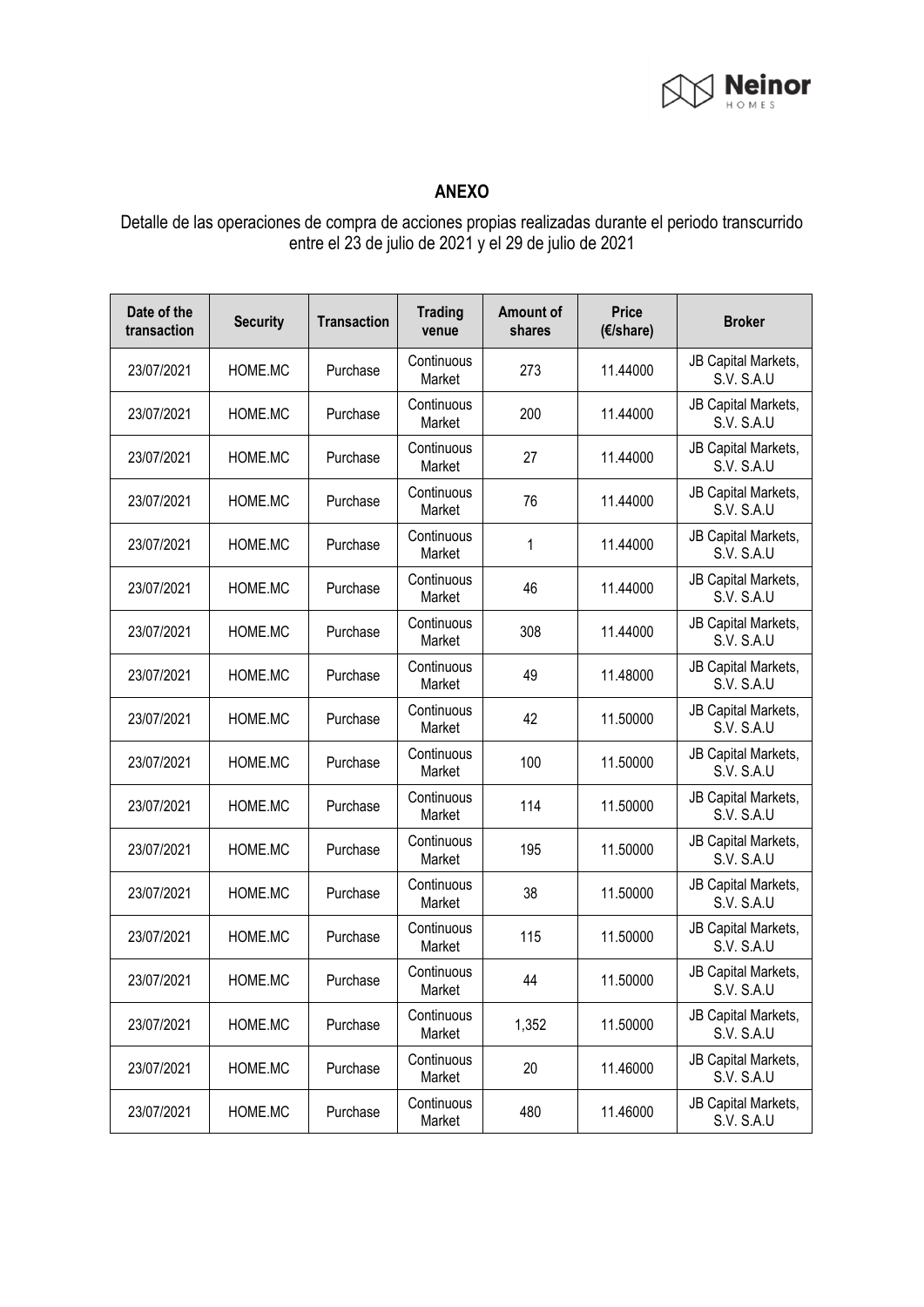

| 23/07/2021 | HOME.MC | Purchase | Continuous<br>Market | 34             | 11.46000 | JB Capital Markets,<br>S.V. S.A.U        |
|------------|---------|----------|----------------------|----------------|----------|------------------------------------------|
| 23/07/2021 | HOME.MC | Purchase | Continuous<br>Market | 1              | 11.46000 | JB Capital Markets,<br><b>S.V. S.A.U</b> |
| 23/07/2021 | HOME.MC | Purchase | Continuous<br>Market | 13             | 11.50000 | JB Capital Markets,<br>S.V. S.A.U        |
| 23/07/2021 | HOME.MC | Purchase | Continuous<br>Market | 40             | 11.50000 | JB Capital Markets,<br><b>S.V. S.A.U</b> |
| 23/07/2021 | HOME.MC | Purchase | Continuous<br>Market | 21             | 11.50000 | JB Capital Markets,<br><b>S.V. S.A.U</b> |
| 23/07/2021 | HOME.MC | Purchase | Continuous<br>Market | 75             | 11.50000 | JB Capital Markets,<br>S.V. S.A.U        |
| 23/07/2021 | HOME.MC | Purchase | Continuous<br>Market | 36             | 11.50000 | JB Capital Markets,<br><b>S.V. S.A.U</b> |
| 23/07/2021 | HOME.MC | Purchase | Continuous<br>Market | $\overline{7}$ | 11.50000 | JB Capital Markets,<br><b>S.V. S.A.U</b> |
| 23/07/2021 | HOME.MC | Purchase | Continuous<br>Market | 19             | 11.50000 | JB Capital Markets,<br><b>S.V. S.A.U</b> |
| 23/07/2021 | HOME.MC | Purchase | Continuous<br>Market | 9              | 11.50000 | JB Capital Markets,<br><b>S.V. S.A.U</b> |
| 23/07/2021 | HOME.MC | Purchase | Continuous<br>Market | 16             | 11.50000 | JB Capital Markets,<br>S.V. S.A.U        |
| 23/07/2021 | HOME.MC | Purchase | Continuous<br>Market | 5              | 11.50000 | JB Capital Markets,<br><b>S.V. S.A.U</b> |
| 23/07/2021 | HOME.MC | Purchase | Continuous<br>Market | 30             | 11.50000 | JB Capital Markets,<br><b>S.V. S.A.U</b> |
| 23/07/2021 | HOME.MC | Purchase | Continuous<br>Market | 33             | 11.50000 | JB Capital Markets,<br>S.V. S.A.U        |
| 23/07/2021 | HOME.MC | Purchase | Continuous<br>Market | 1              | 11.50000 | JB Capital Markets,<br>S.V. S.A.U        |
| 26/07/2021 | HOME.MC | Purchase | Continuous<br>Market | 10             | 11.48000 | JB Capital Markets,<br>S.V. S.A.U        |
| 26/07/2021 | HOME.MC | Purchase | Continuous<br>Market | 12             | 11.48000 | JB Capital Markets,<br>S.V. S.A.U        |
| 26/07/2021 | HOME.MC | Purchase | Continuous<br>Market | 11             | 11.48000 | JB Capital Markets,<br>S.V. S.A.U        |
| 26/07/2021 | HOME.MC | Purchase | Continuous<br>Market | 200            | 11.48000 | JB Capital Markets,<br><b>S.V. S.A.U</b> |
| 26/07/2021 | HOME.MC | Purchase | Continuous<br>Market | 767            | 11.48000 | JB Capital Markets,<br>S.V. S.A.U        |
| 26/07/2021 | HOME.MC | Purchase | Continuous<br>Market | 210            | 11.46000 | JB Capital Markets,<br>S.V. S.A.U        |
| 26/07/2021 | HOME.MC | Purchase | Continuous<br>Market | 20             | 11.46000 | JB Capital Markets,<br>S.V. S.A.U        |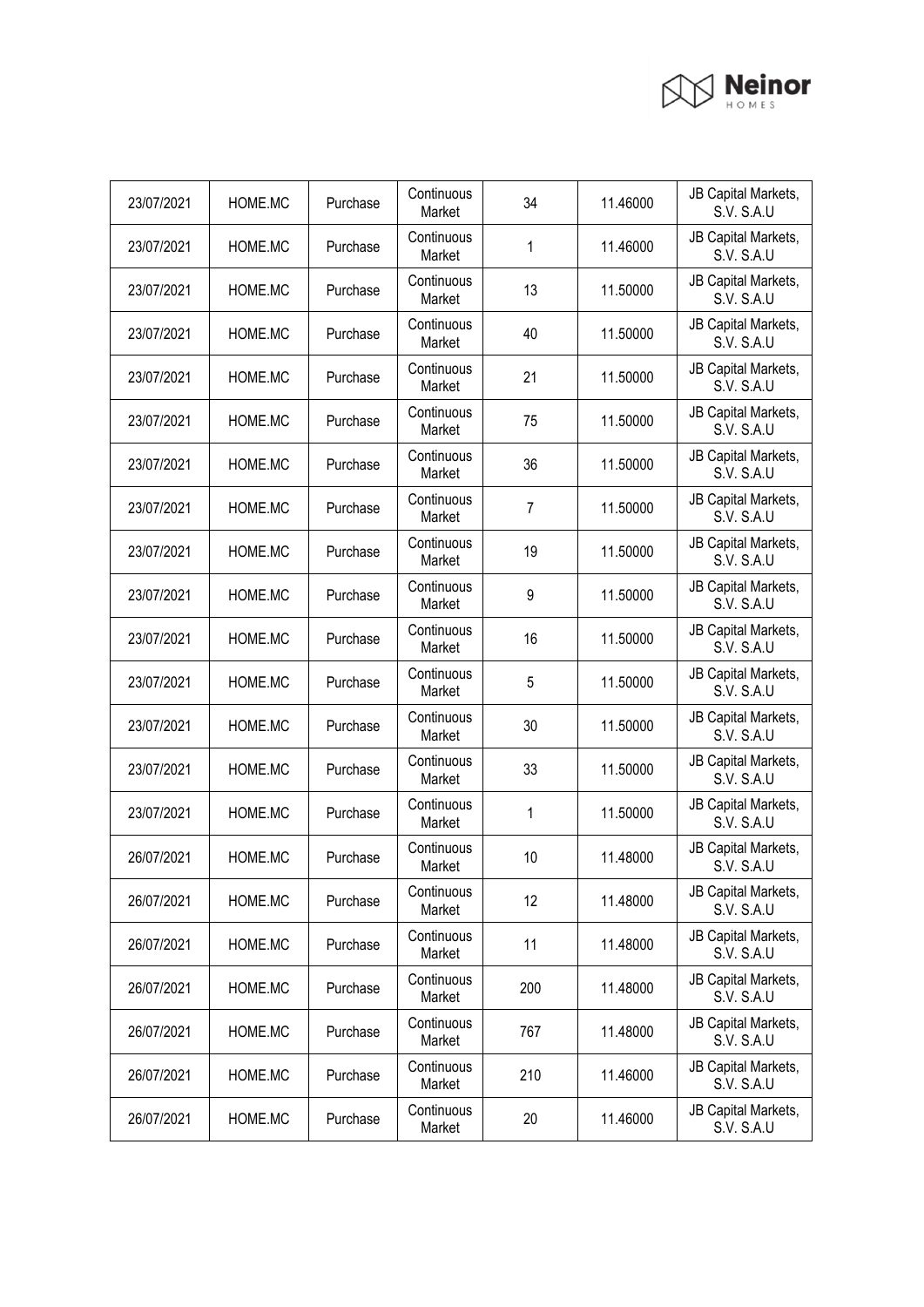

| 26/07/2021 | HOME.MC | Purchase | Continuous<br>Market | 148 | 11.46000 | JB Capital Markets,<br><b>S.V. S.A.U</b> |
|------------|---------|----------|----------------------|-----|----------|------------------------------------------|
| 26/07/2021 | HOME.MC | Purchase | Continuous<br>Market | 500 | 11.66000 | JB Capital Markets,<br>S.V. S.A.U        |
| 26/07/2021 | HOME.MC | Purchase | Continuous<br>Market | 110 | 11.66000 | JB Capital Markets,<br>S.V. S.A.U        |
| 26/07/2021 | HOME.MC | Purchase | Continuous<br>Market | 190 | 11.66000 | JB Capital Markets,<br><b>S.V. S.A.U</b> |
| 26/07/2021 | HOME.MC | Purchase | Continuous<br>Market | 200 | 11.66000 | JB Capital Markets,<br><b>S.V. S.A.U</b> |
| 26/07/2021 | HOME.MC | Purchase | Continuous<br>Market | 297 | 11.64000 | JB Capital Markets,<br>S.V. S.A.U        |
| 26/07/2021 | HOME.MC | Purchase | Continuous<br>Market | 212 | 11.64000 | JB Capital Markets,<br><b>S.V. S.A.U</b> |
| 26/07/2021 | HOME.MC | Purchase | Continuous<br>Market | 76  | 11.64000 | JB Capital Markets,<br>S.V. S.A.U        |
| 26/07/2021 | HOME.MC | Purchase | Continuous<br>Market | 154 | 11.64000 | JB Capital Markets,<br>S.V. S.A.U        |
| 26/07/2021 | HOME.MC | Purchase | Continuous<br>Market | 215 | 11.64000 | JB Capital Markets,<br><b>S.V. S.A.U</b> |
| 26/07/2021 | HOME.MC | Purchase | Continuous<br>Market | 46  | 11.64000 | JB Capital Markets,<br>S.V. S.A.U        |
| 26/07/2021 | HOME.MC | Purchase | Continuous<br>Market | 87  | 11.60000 | JB Capital Markets,<br><b>S.V. S.A.U</b> |
| 26/07/2021 | HOME.MC | Purchase | Continuous<br>Market | 166 | 11.60000 | JB Capital Markets,<br>S.V. S.A.U        |
| 26/07/2021 | HOME.MC | Purchase | Continuous<br>Market | 160 | 11.60000 | JB Capital Markets,<br>S.V. S.A.U        |
| 26/07/2021 | HOME.MC | Purchase | Continuous<br>Market | 96  | 11.60000 | JB Capital Markets,<br>S.V. S.A.U        |
| 26/07/2021 | HOME.MC | Purchase | Continuous<br>Market | 491 | 11.60000 | JB Capital Markets,<br>S.V. S.A.U        |
| 26/07/2021 | HOME.MC | Purchase | Continuous<br>Market | 26  | 11.54000 | JB Capital Markets,<br>S.V. S.A.U        |
| 26/07/2021 | HOME.MC | Purchase | Continuous<br>Market | 13  | 11.54000 | JB Capital Markets,<br>S.V. S.A.U        |
| 26/07/2021 | HOME.MC | Purchase | Continuous<br>Market | 11  | 11.54000 | JB Capital Markets,<br>S.V. S.A.U        |
| 26/07/2021 | HOME.MC | Purchase | Continuous<br>Market | 12  | 11.54000 | JB Capital Markets,<br>S.V. S.A.U        |
| 26/07/2021 | HOME.MC | Purchase | Continuous<br>Market | 10  | 11.54000 | JB Capital Markets,<br>S.V. S.A.U        |
| 26/07/2021 | HOME.MC | Purchase | Continuous<br>Market | 77  | 11.54000 | JB Capital Markets,<br>S.V. S.A.U        |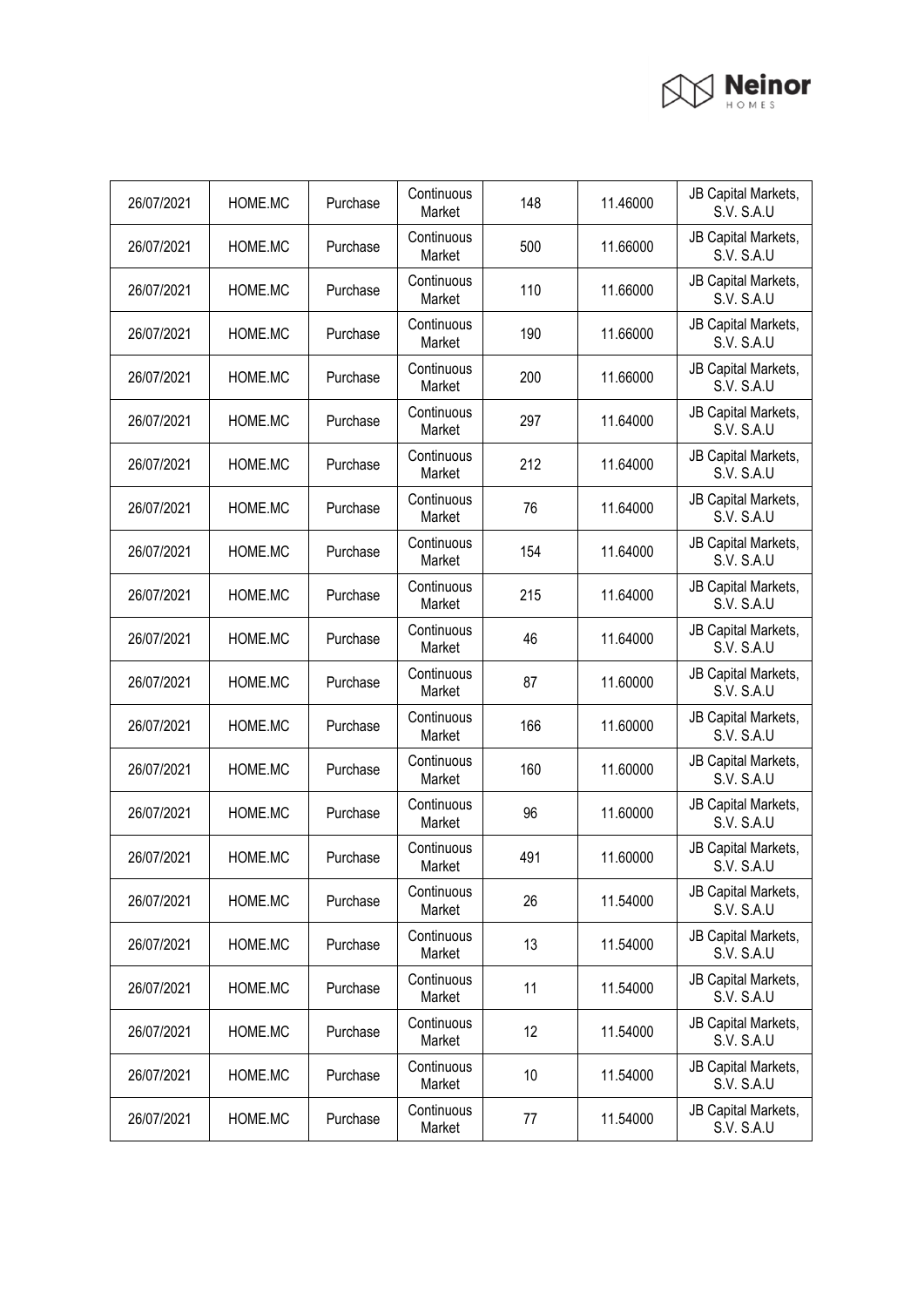

| 26/07/2021 | HOME.MC | Purchase | Continuous<br>Market | 281            | 11.54000 | JB Capital Markets,<br><b>S.V. S.A.U</b> |
|------------|---------|----------|----------------------|----------------|----------|------------------------------------------|
| 26/07/2021 | HOME.MC | Purchase | Continuous<br>Market | 89             | 11.54000 | JB Capital Markets,<br><b>S.V. S.A.U</b> |
| 26/07/2021 | HOME.MC | Purchase | Continuous<br>Market | 125            | 11.58000 | JB Capital Markets,<br>S.V. S.A.U        |
| 26/07/2021 | HOME.MC | Purchase | Continuous<br>Market | 771            | 11.58000 | JB Capital Markets,<br><b>S.V. S.A.U</b> |
| 26/07/2021 | HOME.MC | Purchase | Continuous<br>Market | 6              | 11.58000 | JB Capital Markets,<br>S.V. S.A.U        |
| 26/07/2021 | HOME.MC | Purchase | Continuous<br>Market | 18             | 11.58000 | JB Capital Markets,<br>S.V. S.A.U        |
| 26/07/2021 | HOME.MC | Purchase | Continuous<br>Market | 5              | 11.58000 | JB Capital Markets,<br><b>S.V. S.A.U</b> |
| 26/07/2021 | HOME.MC | Purchase | Continuous<br>Market | 75             | 11.58000 | JB Capital Markets,<br>S.V. S.A.U        |
| 26/07/2021 | HOME.MC | Purchase | Continuous<br>Market | 230            | 11.54000 | JB Capital Markets,<br>S.V. S.A.U        |
| 26/07/2021 | HOME.MC | Purchase | Continuous<br>Market | 24             | 11.54000 | JB Capital Markets,<br><b>S.V. S.A.U</b> |
| 26/07/2021 | HOME.MC | Purchase | Continuous<br>Market | 151            | 11.54000 | JB Capital Markets,<br>S.V. S.A.U        |
| 26/07/2021 | HOME.MC | Purchase | Continuous<br>Market | 56             | 11.54000 | JB Capital Markets,<br>S.V. S.A.U        |
| 26/07/2021 | HOME.MC | Purchase | Continuous<br>Market | 56             | 11.54000 | JB Capital Markets,<br>S.V. S.A.U        |
| 26/07/2021 | HOME.MC | Purchase | Continuous<br>Market | 11             | 11.54000 | JB Capital Markets,<br>S.V. S.A.U        |
| 26/07/2021 | HOME.MC | Purchase | Continuous<br>Market | 10             | 11.54000 | JB Capital Markets,<br>S.V. S.A.U        |
| 26/07/2021 | HOME.MC | Purchase | Continuous<br>Market | $\overline{2}$ | 11.54000 | JB Capital Markets,<br>S.V. S.A.U        |
| 26/07/2021 | HOME.MC | Purchase | Continuous<br>Market | 1              | 11.54000 | JB Capital Markets,<br>S.V. S.A.U        |
| 26/07/2021 | HOME.MC | Purchase | Continuous<br>Market | 8              | 11.54000 | JB Capital Markets,<br>S.V. S.A.U        |
| 26/07/2021 | HOME.MC | Purchase | Continuous<br>Market | 20             | 11.54000 | JB Capital Markets,<br>S.V. S.A.U        |
| 26/07/2021 | HOME.MC | Purchase | Continuous<br>Market | 429            | 11.54000 | JB Capital Markets,<br>S.V. S.A.U        |
| 26/07/2021 | HOME.MC | Purchase | Continuous<br>Market | 105            | 11.54000 | JB Capital Markets,<br>S.V. S.A.U        |
| 27/07/2021 | HOME.MC | Purchase | Continuous<br>Market | 987            | 11.64000 | JB Capital Markets,<br>S.V. S.A.U        |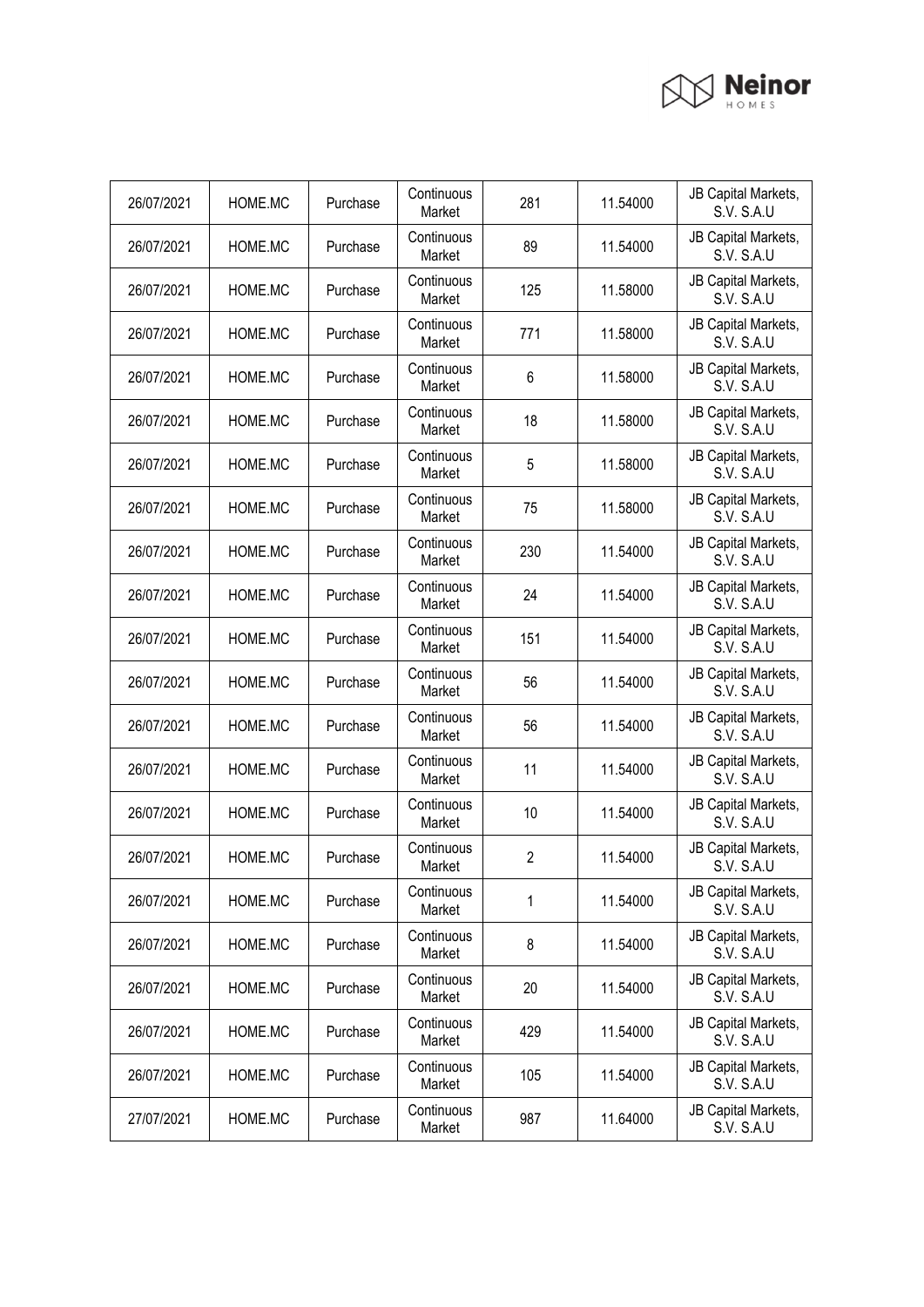

| 27/07/2021 | HOME.MC | Purchase | Continuous<br>Market | 1   | 11.64000 | JB Capital Markets,<br><b>S.V. S.A.U</b> |
|------------|---------|----------|----------------------|-----|----------|------------------------------------------|
| 27/07/2021 | HOME.MC | Purchase | Continuous<br>Market | 1   | 11.64000 | JB Capital Markets,<br><b>S.V. S.A.U</b> |
| 27/07/2021 | HOME.MC | Purchase | Continuous<br>Market | 11  | 11.64000 | JB Capital Markets,<br>S.V. S.A.U        |
| 27/07/2021 | HOME.MC | Purchase | Continuous<br>Market | 880 | 11.64000 | JB Capital Markets,<br><b>S.V. S.A.U</b> |
| 27/07/2021 | HOME.MC | Purchase | Continuous<br>Market | 120 | 11.64000 | JB Capital Markets,<br><b>S.V. S.A.U</b> |
| 27/07/2021 | HOME.MC | Purchase | Continuous<br>Market | 900 | 11.64000 | JB Capital Markets,<br>S.V. S.A.U        |
| 27/07/2021 | HOME.MC | Purchase | Continuous<br>Market | 648 | 11.84000 | JB Capital Markets,<br><b>S.V. S.A.U</b> |
| 27/07/2021 | HOME.MC | Purchase | Continuous<br>Market | 62  | 11.84000 | JB Capital Markets,<br><b>S.V. S.A.U</b> |
| 27/07/2021 | HOME.MC | Purchase | Continuous<br>Market | 21  | 11.84000 | JB Capital Markets,<br>S.V. S.A.U        |
| 27/07/2021 | HOME.MC | Purchase | Continuous<br>Market | 9   | 11.84000 | JB Capital Markets,<br><b>S.V. S.A.U</b> |
| 27/07/2021 | HOME.MC | Purchase | Continuous<br>Market | 114 | 11.84000 | JB Capital Markets,<br>S.V. S.A.U        |
| 27/07/2021 | HOME.MC | Purchase | Continuous<br>Market | 121 | 11.84000 | JB Capital Markets,<br><b>S.V. S.A.U</b> |
| 27/07/2021 | HOME.MC | Purchase | Continuous<br>Market | 1   | 11.84000 | JB Capital Markets,<br>S.V. S.A.U        |
| 27/07/2021 | HOME.MC | Purchase | Continuous<br>Market | 24  | 11.84000 | JB Capital Markets,<br>S.V. S.A.U        |
| 27/07/2021 | HOME.MC | Purchase | Continuous<br>Market | 61  | 11.90000 | JB Capital Markets,<br>S.V. S.A.U        |
| 27/07/2021 | HOME.MC | Purchase | Continuous<br>Market | 147 | 11.90000 | JB Capital Markets,<br>S.V. S.A.U        |
| 27/07/2021 | HOME.MC | Purchase | Continuous<br>Market | 292 | 11.90000 | JB Capital Markets,<br>S.V. S.A.U        |
| 27/07/2021 | HOME.MC | Purchase | Continuous<br>Market | 124 | 11.90000 | JB Capital Markets,<br>S.V. S.A.U        |
| 27/07/2021 | HOME.MC | Purchase | Continuous<br>Market | 82  | 11.90000 | JB Capital Markets,<br>S.V. S.A.U        |
| 27/07/2021 | HOME.MC | Purchase | Continuous<br>Market | 10  | 11.90000 | JB Capital Markets,<br>S.V. S.A.U        |
| 27/07/2021 | HOME.MC | Purchase | Continuous<br>Market | 136 | 11.90000 | JB Capital Markets,<br>S.V. S.A.U        |
| 27/07/2021 | HOME.MC | Purchase | Continuous<br>Market | 67  | 11.90000 | JB Capital Markets,<br>S.V. S.A.U        |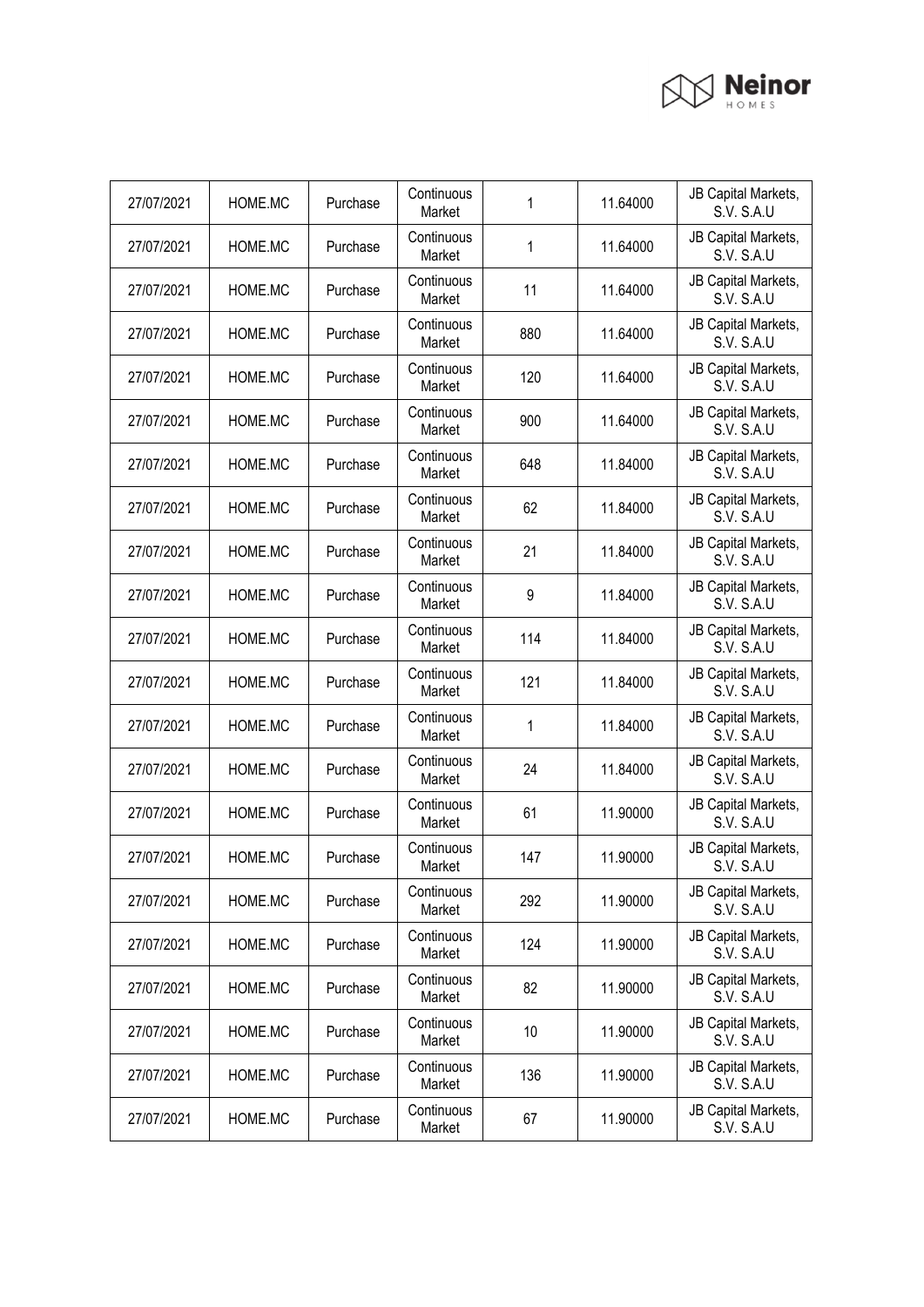

| 27/07/2021 | HOME.MC | Purchase | Continuous<br>Market | 57    | 11.90000 | JB Capital Markets,<br><b>S.V. S.A.U</b> |
|------------|---------|----------|----------------------|-------|----------|------------------------------------------|
| 28/07/2021 | HOME.MC | Purchase | Continuous<br>Market | 724   | 11.84000 | JB Capital Markets,<br><b>S.V. S.A.U</b> |
| 28/07/2021 | HOME.MC | Purchase | Continuous<br>Market | 276   | 11.84000 | JB Capital Markets,<br>S.V. S.A.U        |
| 28/07/2021 | HOME.MC | Purchase | Continuous<br>Market | 10    | 11.76000 | JB Capital Markets,<br><b>S.V. S.A.U</b> |
| 28/07/2021 | HOME.MC | Purchase | Continuous<br>Market | 43    | 11.76000 | JB Capital Markets,<br><b>S.V. S.A.U</b> |
| 28/07/2021 | HOME.MC | Purchase | Continuous<br>Market | 214   | 11.76000 | JB Capital Markets,<br><b>S.V. S.A.U</b> |
| 28/07/2021 | HOME.MC | Purchase | Continuous<br>Market | 362   | 11.76000 | JB Capital Markets,<br>S.V. S.A.U        |
| 28/07/2021 | HOME.MC | Purchase | Continuous<br>Market | 371   | 11.76000 | JB Capital Markets,<br>S.V. S.A.U        |
| 28/07/2021 | HOME.MC | Purchase | Continuous<br>Market | 100   | 11.98000 | JB Capital Markets,<br><b>S.V. S.A.U</b> |
| 28/07/2021 | HOME.MC | Purchase | Continuous<br>Market | 200   | 12.08000 | JB Capital Markets,<br><b>S.V. S.A.U</b> |
| 28/07/2021 | HOME.MC | Purchase | Continuous<br>Market | 47    | 12.08000 | JB Capital Markets,<br>S.V. S.A.U        |
| 28/07/2021 | HOME.MC | Purchase | Continuous<br>Market | 140   | 12.08000 | JB Capital Markets,<br><b>S.V. S.A.U</b> |
| 28/07/2021 | HOME.MC | Purchase | Continuous<br>Market | 64    | 12.08000 | JB Capital Markets,<br>S.V. S.A.U        |
| 28/07/2021 | HOME.MC | Purchase | Continuous<br>Market | 128   | 12.08000 | JB Capital Markets,<br>S.V. S.A.U        |
| 28/07/2021 | HOME.MC | Purchase | Continuous<br>Market | 59    | 12.08000 | JB Capital Markets,<br><b>S.V. S.A.U</b> |
| 28/07/2021 | HOME.MC | Purchase | Continuous<br>Market | 74    | 12.08000 | JB Capital Markets,<br>S.V. S.A.U        |
| 28/07/2021 | HOME.MC | Purchase | Continuous<br>Market | 13    | 12.08000 | JB Capital Markets,<br><b>S.V. S.A.U</b> |
| 28/07/2021 | HOME.MC | Purchase | Continuous<br>Market | 275   | 12.08000 | JB Capital Markets,<br>S.V. S.A.U        |
| 28/07/2021 | HOME.MC | Purchase | Continuous<br>Market | 1,900 | 12.02000 | JB Capital Markets,<br>S.V. S.A.U        |
| 28/07/2021 | HOME.MC | Purchase | Continuous<br>Market | 42    | 12.00000 | JB Capital Markets,<br>S.V. S.A.U        |
| 28/07/2021 | HOME.MC | Purchase | Continuous<br>Market | 1,958 | 12.00000 | JB Capital Markets,<br>S.V. S.A.U        |
| 28/07/2021 | HOME.MC | Purchase | Continuous<br>Market | 113   | 11.98000 | JB Capital Markets,<br>S.V. S.A.U        |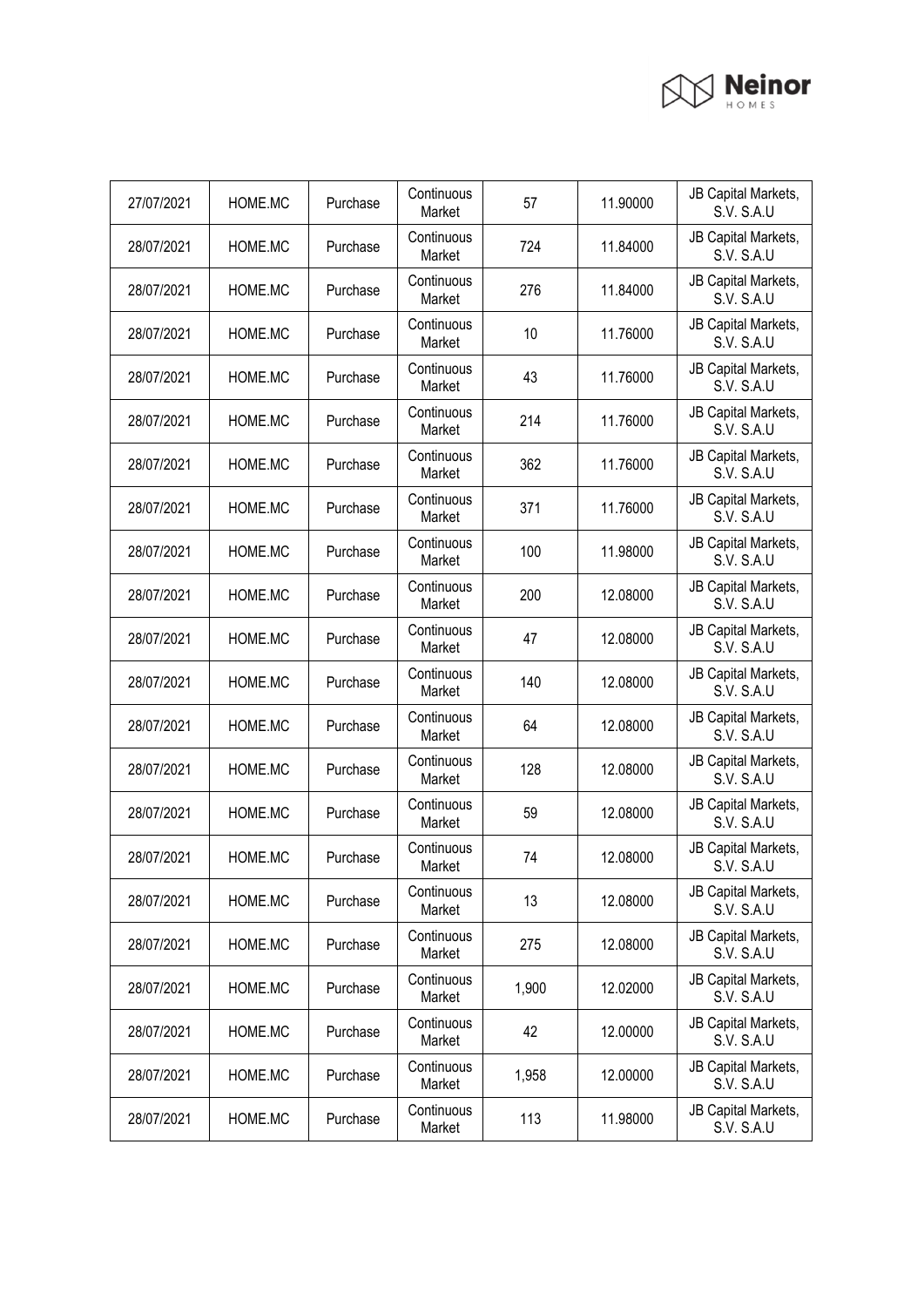

| 28/07/2021 | HOME.MC | Purchase | Continuous<br>Market | 55  | 11.98000 | JB Capital Markets,<br><b>S.V. S.A.U</b> |
|------------|---------|----------|----------------------|-----|----------|------------------------------------------|
| 28/07/2021 | HOME.MC | Purchase | Continuous<br>Market | 11  | 11.98000 | JB Capital Markets,<br><b>S.V. S.A.U</b> |
| 28/07/2021 | HOME.MC | Purchase | Continuous<br>Market | 30  | 11.98000 | JB Capital Markets,<br>S.V. S.A.U        |
| 29/07/2021 | HOME.MC | Purchase | Continuous<br>Market | 200 | 12.18000 | JB Capital Markets,<br><b>S.V. S.A.U</b> |
| 29/07/2021 | HOME.MC | Purchase | Continuous<br>Market | 146 | 12.18000 | JB Capital Markets,<br><b>S.V. S.A.U</b> |
| 29/07/2021 | HOME.MC | Purchase | Continuous<br>Market | 14  | 12.18000 | JB Capital Markets,<br>S.V. S.A.U        |
| 29/07/2021 | HOME.MC | Purchase | Continuous<br>Market | 640 | 12.18000 | JB Capital Markets,<br><b>S.V. S.A.U</b> |
| 29/07/2021 | HOME.MC | Purchase | Continuous<br>Market | 14  | 12.50000 | JB Capital Markets,<br>S.V. S.A.U        |
| 29/07/2021 | HOME.MC | Purchase | Continuous<br>Market | 146 | 12.50000 | JB Capital Markets,<br>S.V. S.A.U        |
| 29/07/2021 | HOME.MC | Purchase | Continuous<br>Market | 240 | 12.50000 | JB Capital Markets,<br><b>S.V. S.A.U</b> |
| 29/07/2021 | HOME.MC | Purchase | Continuous<br>Market | 193 | 12.50000 | JB Capital Markets,<br>S.V. S.A.U        |
| 29/07/2021 | HOME.MC | Purchase | Continuous<br>Market | 240 | 12.50000 | JB Capital Markets,<br>S.V. S.A.U        |
| 29/07/2021 | HOME.MC | Purchase | Continuous<br>Market | 167 | 12.50000 | JB Capital Markets,<br>S.V. S.A.U        |
| 29/07/2021 | HOME.MC | Purchase | Continuous<br>Market | 209 | 12.34000 | JB Capital Markets,<br>S.V. S.A.U        |
| 29/07/2021 | HOME.MC | Purchase | Continuous<br>Market | 791 | 12.34000 | JB Capital Markets,<br>S.V. S.A.U        |
| 29/07/2021 | HOME.MC | Purchase | Continuous<br>Market | 473 | 12.50000 | JB Capital Markets,<br>S.V. S.A.U        |
| 29/07/2021 | HOME.MC | Purchase | Continuous<br>Market | 213 | 12.50000 | JB Capital Markets,<br>S.V. S.A.U        |
| 29/07/2021 | HOME.MC | Purchase | Continuous<br>Market | 314 | 12.50000 | JB Capital Markets,<br>S.V. S.A.U        |
| 29/07/2021 | HOME.MC | Purchase | Continuous<br>Market | 198 | 12.46000 | JB Capital Markets,<br>S.V. S.A.U        |
| 29/07/2021 | HOME.MC | Purchase | Continuous<br>Market | 200 | 12.46000 | JB Capital Markets,<br>S.V. S.A.U        |
| 29/07/2021 | HOME.MC | Purchase | Continuous<br>Market | 602 | 12.46000 | JB Capital Markets,<br>S.V. S.A.U        |
| 29/07/2021 | HOME.MC | Purchase | Continuous<br>Market | 53  | 12.38000 | JB Capital Markets,<br>S.V. S.A.U        |